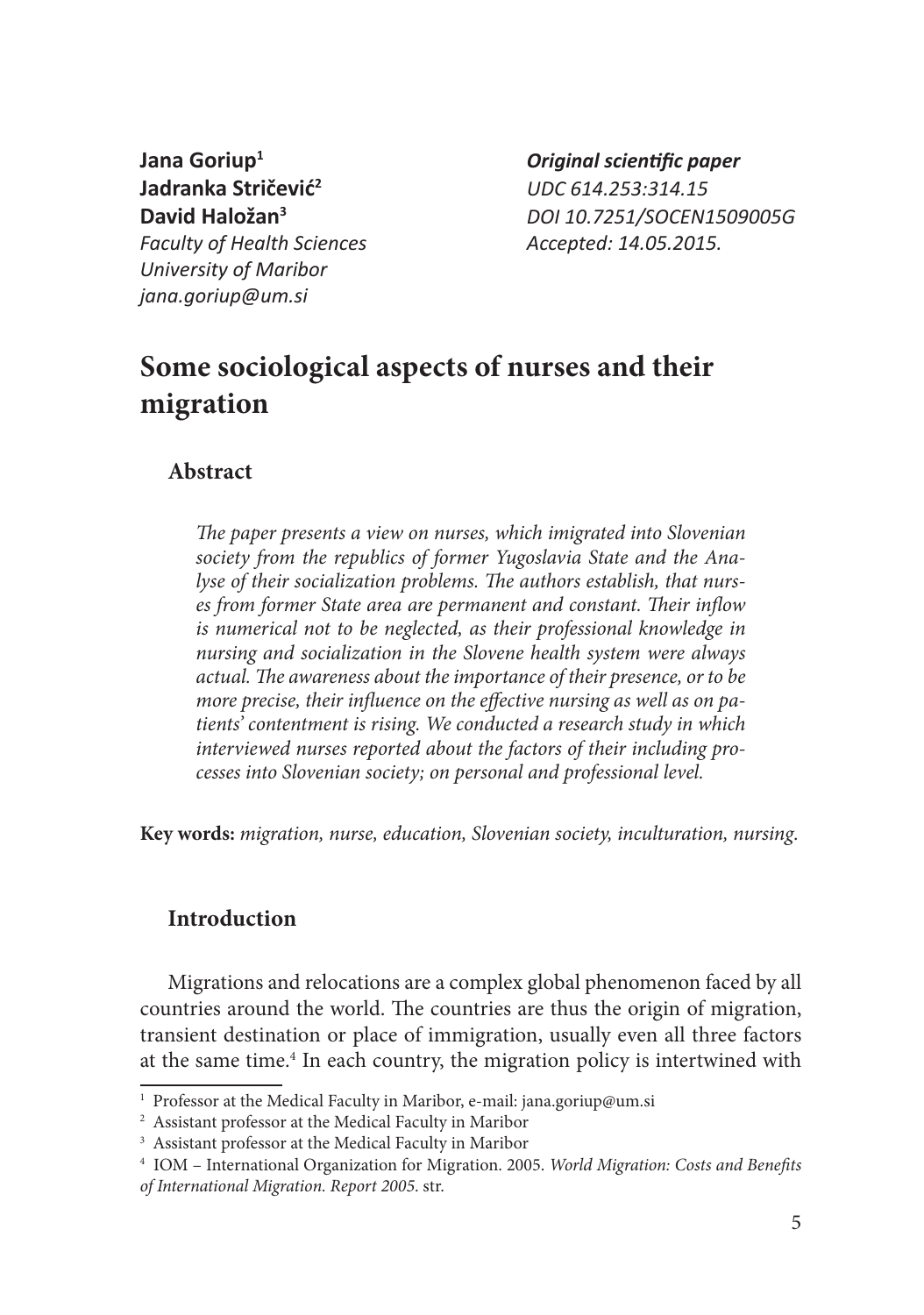a range of complex issues. Especially, the issues are those concerning employment and residence of foreigners, their rights and inter-ethnic relations. Often a domestic population has a negative attitude towards the immigration and foreign immigrants, which can be associated with high rates of unemployment and fear that immigrants may become an economic burden or that they will endanger the political and socio-economic stability. The following question raises: are the immigrants able to integrate into society of immigration; and consequently the following issues occur: the issue of civil, social, economic, cultural and political rights of immigrants, including measures aimed at their protection.

The Slovenian society experienced the aforementioned. Especially because of its geographical position, which is (was) close to the sensitive migration environment of Central Europe, where this social mobility is (was) not unknown. For a long time, Slovenia has been the emigration area. In the period between 1890 and the First World War Slovenia was among those parts of Europe which had the highest emigration rate. With a higher level of economic development, the migration has changed. At time of intense migrations, Slovenia as a part of the Yugoslav state, was the most developed part of the country and was therefore a frequent destination for migrants from other republics, in particular following the intensive economic reform in the second half of the 1960s. The migration was (tacitly) supported by the official Yugoslav policy, as they saw in the emigration a way to lower the unemployment rate. Comparing with the other parts of Yugoslavia, the net migration of Slovenia was positive throughout the period after 1955. Between 1976 and 1981, Slovenia had a positive net migration together with all the other parts of the federal government.<sup>5</sup> This situation was maintained until the collapse of Yugoslavia. After 1991, in the crisis that followed the collapse of the former Yugoslavia, Slovenia had negative migration for the first two years, but this did not change the nature of immigration to our country. Even in later years, Slovenia exceptionally experienced a year of negative immigration balance except in 1998.<sup>6</sup>

Today, the immigrants from the former Yugoslav republics represent the biggest part of naturalized Slovenian citizens; and are also the source of either border, seasonal or permanent workforce. Ironically, the extensive development of the knowledge society in Slovenia was in large extent enabled by the economic migrants, who worked at "unwanted" ie. low-paid and hazardous jobs.

<sup>5</sup> Janez Malačič, *Demografija. Teorija, analiza, metode in modeli*, 6. izdaja, Ljubljana: Ekonomska fakulteta, 2006.str.152.

<sup>6</sup> SL-01, str. 103.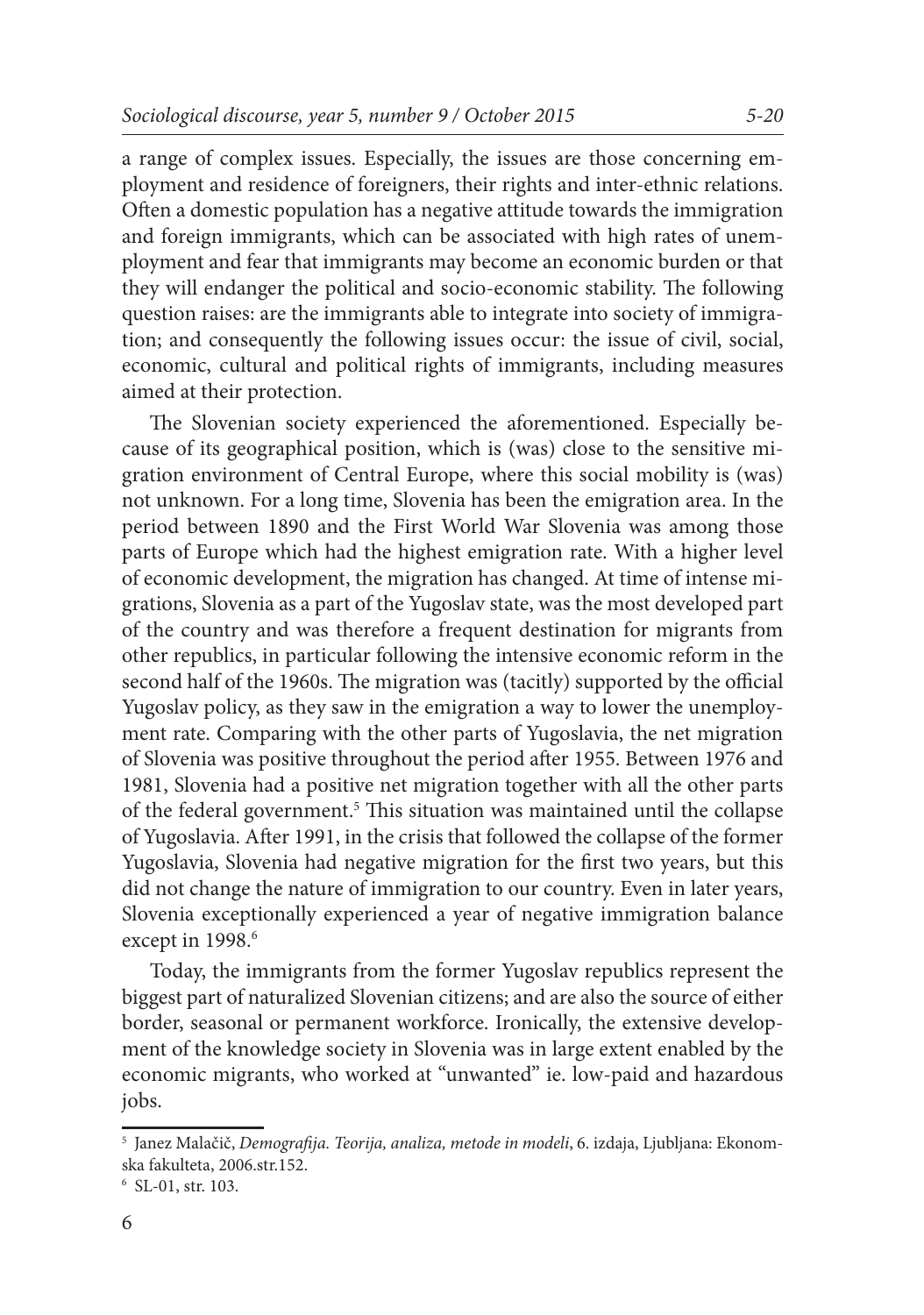When Slovenia was a part of Yugoslavia, it did not consider the policy of migration as one of the main political questions. However, this should have been considered as one of the main questions! Therefore, Slovenia today faces similar problems as other members of the European Union; Slovenia also faces special features arising from the status of emotional attachment to a previous state, its rigid identity, the internationalization of the former Yugoslav inter-republic migration processes and acute economic crisis, political instability and issues of inter cultural dialogue.

# **Migrations –some characteristics of XXI century**

Theoretical speculations about the causes of migration most commonly arise from the theory of push-pull factors*(push-pull theory),* although these factors cannot explain why some individuals move away from a particular environment and others not. Various subjective factors can be divided into rational and emotional, but also socio-psychological personality of individuals must be taken into account. Klinar<sup>7</sup>, that the migrations with its various causes and consequences became one of the most pressing challenges of the modern world; Klinar (ibid.) divided reasons and motives of migration into three groups, namely:

- economic and demographic reasons (due to the questions of existence, the improvement of the economic situation, overpopulation, etc.);

- political and military reasons (eg. forced migration due to the danger); and

- personal and family reasons, which are the most diverse (eg. possibility of obtaining education, employment, marriage etc.).

Komac and Medvešek divide the concept of "migration" on *eviction* or emigration and *immigration*; they emphasize that such movements can be internal or international. In Slovenia internal migration happened, as migrants came mainly from countries of the former Yugoslavia.<sup>8</sup> However, a review of the more established theories of migration shows that the approaches of classical migration theory largely emphasize the economic aspects of migration, and less emphasis is on citizenship, social inclusion and exclusion,

<sup>7</sup> Klinar, Peter. *Mednarodne migracije : sociološki vidiki mednarodnih migracij v luči odnosov med imigrantsko družbo in imigrantskimi skupnostmi*, str. 26. Maribor: Obzorja. 1976. 8

Miran Komac; Medvešek, Mojca (ur.), *Percepcije slovenske integracijske politike: zaključno poročilo*, Ljubljana: Inštitut za narodnostna vprašanja, 2006.str. 233.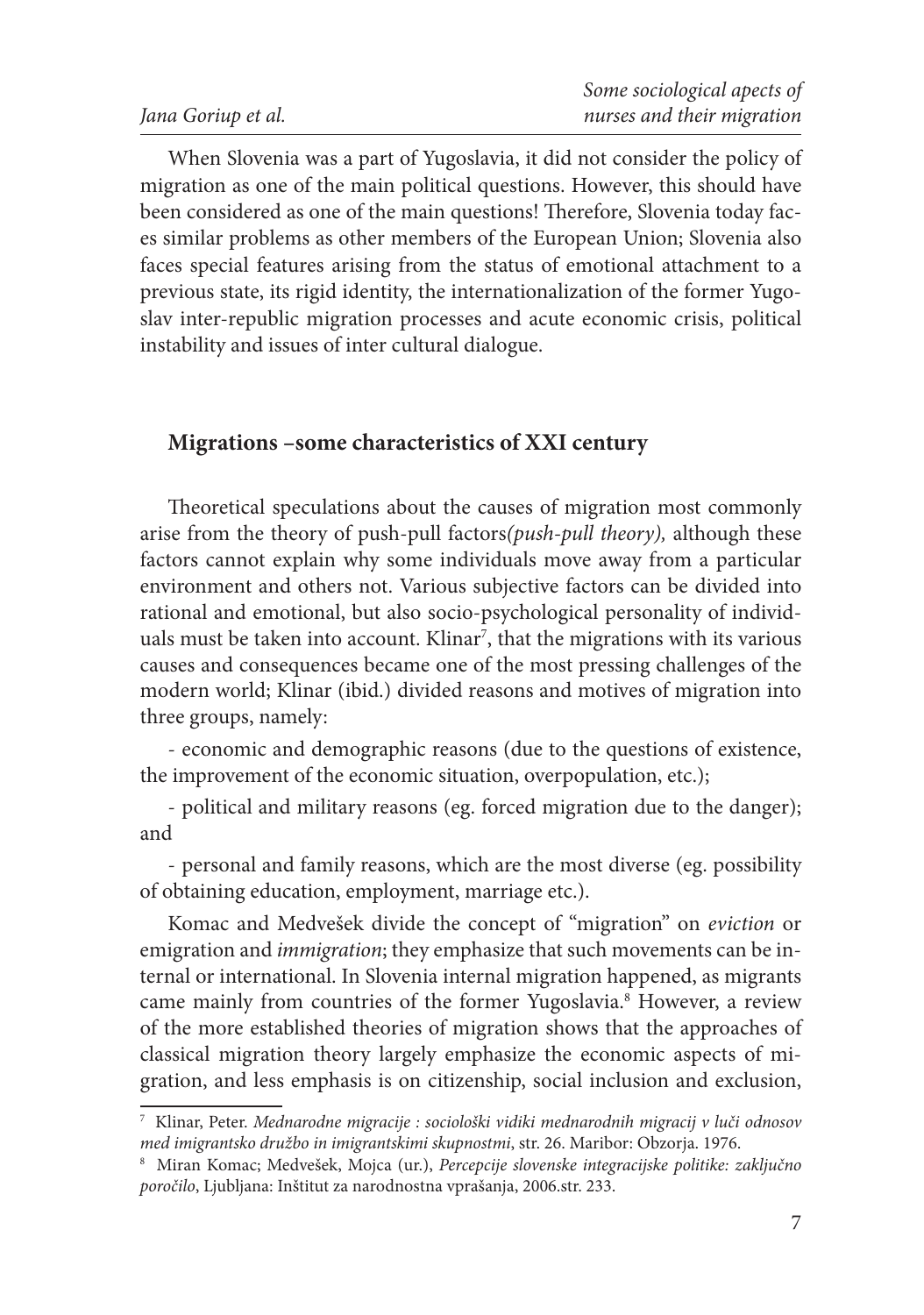political and everyday strategies of migrants. However, Anthias<sup>9</sup> pointed out that the *push and pull* migration model is insufficient; this model is based on neo-liberal economic theory, and among the researchers represented a kind of standard classical model, according to which the individuals migrated in particular because of economic reasons, to ensure a better life to them and their families. Under this economical assumption, the decision to migrate is a rational choice; in the ideal sense, the researchers believed that the behaviour

of migrants is a rational economic operation where the costs and benefits are weighted and factors of attraction and repulsion are taken into account estimated that the critics of such "*homo economicus"* approach have largely been given by social and cultural anthropologists who pointed out that the individual is not only a rational being who migrates only for economic reasons, but the migration processes are created and transformed by the social and cultural contexts.

Castles and Kozack<sup>10</sup> defended one of more established statements. They claimed that job migration is a method through which the poor countries offer development assistance to the rich countries. However, it is unrealistic to assume, that the individuals have the possibility to decide freely about the migration, considering the global inequality in economic and political power and considering the control of dominant countries over the migration, since the dominant countries want to ensure the workforce.

### **Education, women, health care and migration**

Carling<sup>11</sup> notes that in recent decades we have witnessed a growing number of women's migration, as today they represent almost half of all international migrants at the international level. Castles and Miller state that some researchers even talk about the feminization of migrations on the global level. Their migration isconstant; there is continuity in social networking, also due to geographical proximity. Hasia Diner<sup>12</sup> in her study noted that through the history, women were "bearers of migration", mainly in the professions that

<sup>9</sup> Floya Anthias, »Metaphorsof Home: Gendering New Migrations to Southern Europe«. *Genderand Migration in Southern Europe: Women on the Move* (ur. Floya Antias; Gabriella Lazaridis). New York: Berg, 2000. str.18.

<sup>10</sup> Stephen Castles, Miller, Mark, J.,*The age ofmigration: international population movements in the modern world*, Houndmills: Macmillan. 1998.

<sup>11</sup> Carling, Jřrgen, *Gender dimensions of international migration,* http://www.gcim.org/mm/ File/GMP%20No%. pdf 2005. (18.4.2014).

<sup>12</sup> See in: Silvia Pedraza*, Women and Migration: The Social Consequences of Gender*. Annual Review of Sociology, 1991. 17. str. 314.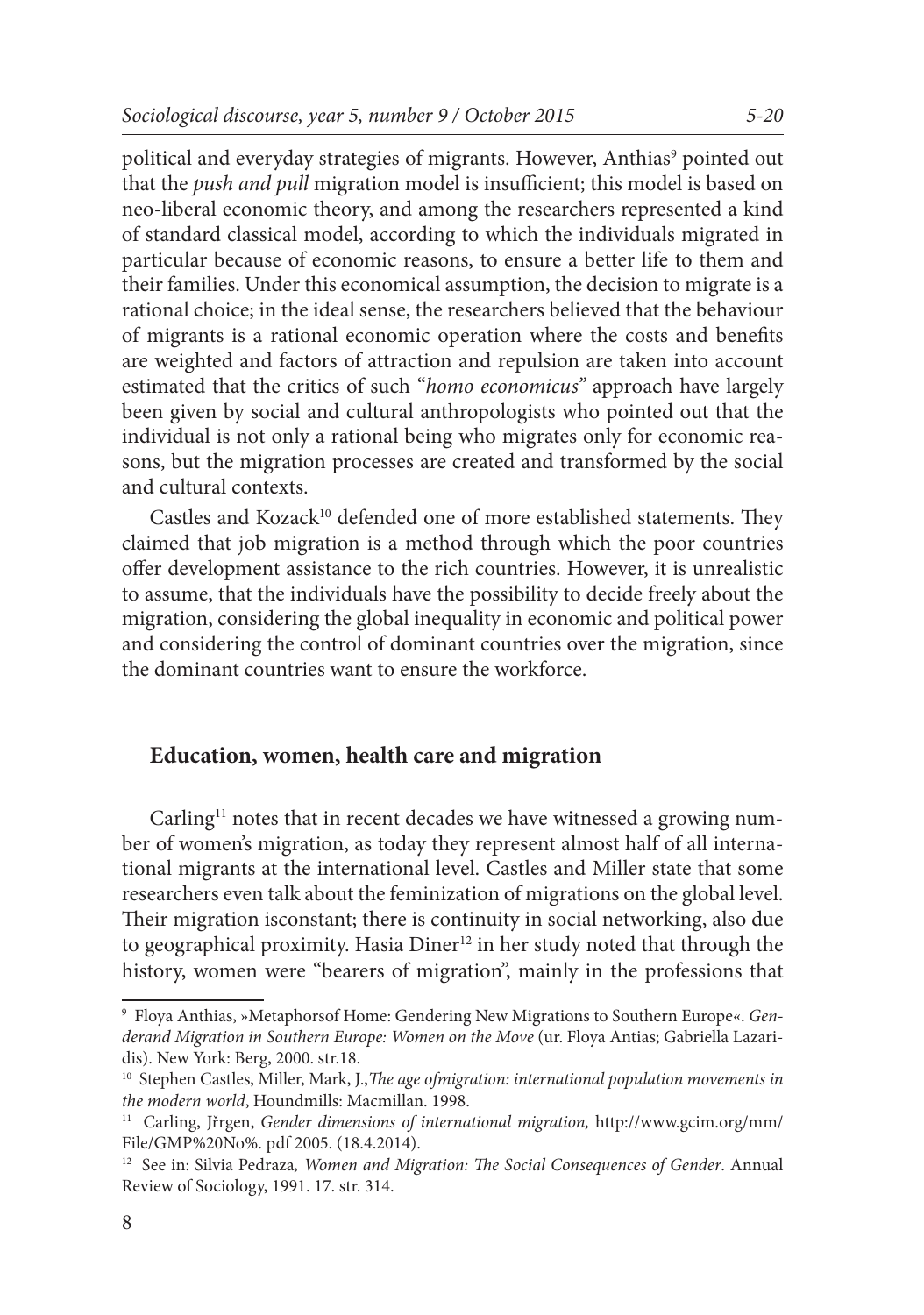are usually performed by women, such as nurse, maids etc. Global deficit of around 2.4 million of health workers and migration flows, which are the result of the "brain drain" in health systems, are trends and serious problems of Slovenian health care.

Currently, in the Slovenian health care there is not a lot of high-quality empirical data relating to the migration of health workers. In International Migration Review Morokvašić assessed already in 1984 the decade of researches in the field of migration of women and she pointed out that when considering the migration of women, the lack of research in this period is not as problematic as the fact that existing studies have had a little impact on policy-making and media, and that the dominant research from a gender perspective is still biased.13 Records of women immigrant show the need for a systematic study of gender and migration and the specificity of the situation of women from the epistemological position, which is still quite inadequate. In the survey, the gender is included quite unsystematic and sporadic as an important category of social stratification. If we take into an account the deficit of current, reliable, quantitative and qualitative statistical data, we can assume that a genuine research of the pursued problem and relevant qualitative research apparatus are needed.

Modern women migrants do not any longer take the jobs that the locals do not want to do, but are also involved in activities with high added value, such as deficit jobs,which include the nurses. As pointed out by some of the more established researchers of women migration, both classic economic theory and neo-marxists models of political economy are based on the model of gender relations. Based on that relations, the dependence of women was established. Hanh-Dam Truong<sup>14</sup> states that "ideally, these two paradigms can include women as normative category of migration flows and their migrations are explained as individually rational decisions based on the differences in salary (neoclassical theory) or on collective rational decisions of households and countries which are based on the interests of the amenities that migrants 'return' into the society of origin (neo-marxists approach). "Hondagneu-Sotelo and Cranford15 have argued that sex-specific patterns of migration are due to the demand for labour by gender, and its recruiting, which also affects the formation of certain sexual networks.

<sup>13</sup> See in: Eleanore Kofman, *Female »Birds of Passage« a Decade Later: Gender and Immigration in the European Union*. »The International Migration Review«, 1999. 33(2): 269–270.

<sup>14</sup> Eleanore Kofman, Phizacklea Annie and Raghuram Rosemary*, Gender and International Migration in Europe: Employment, welfare and politics*. London, New York: Routledge, 2000. str.21.

<sup>15</sup> Hondagneu-Sotelo, Pierrette and Cranford, Cynthia , *Genderand Migration,* Handbook of the Sociology of Gender, New York: KluwerAcademic/Plenum Publishers, 1999. str. 108.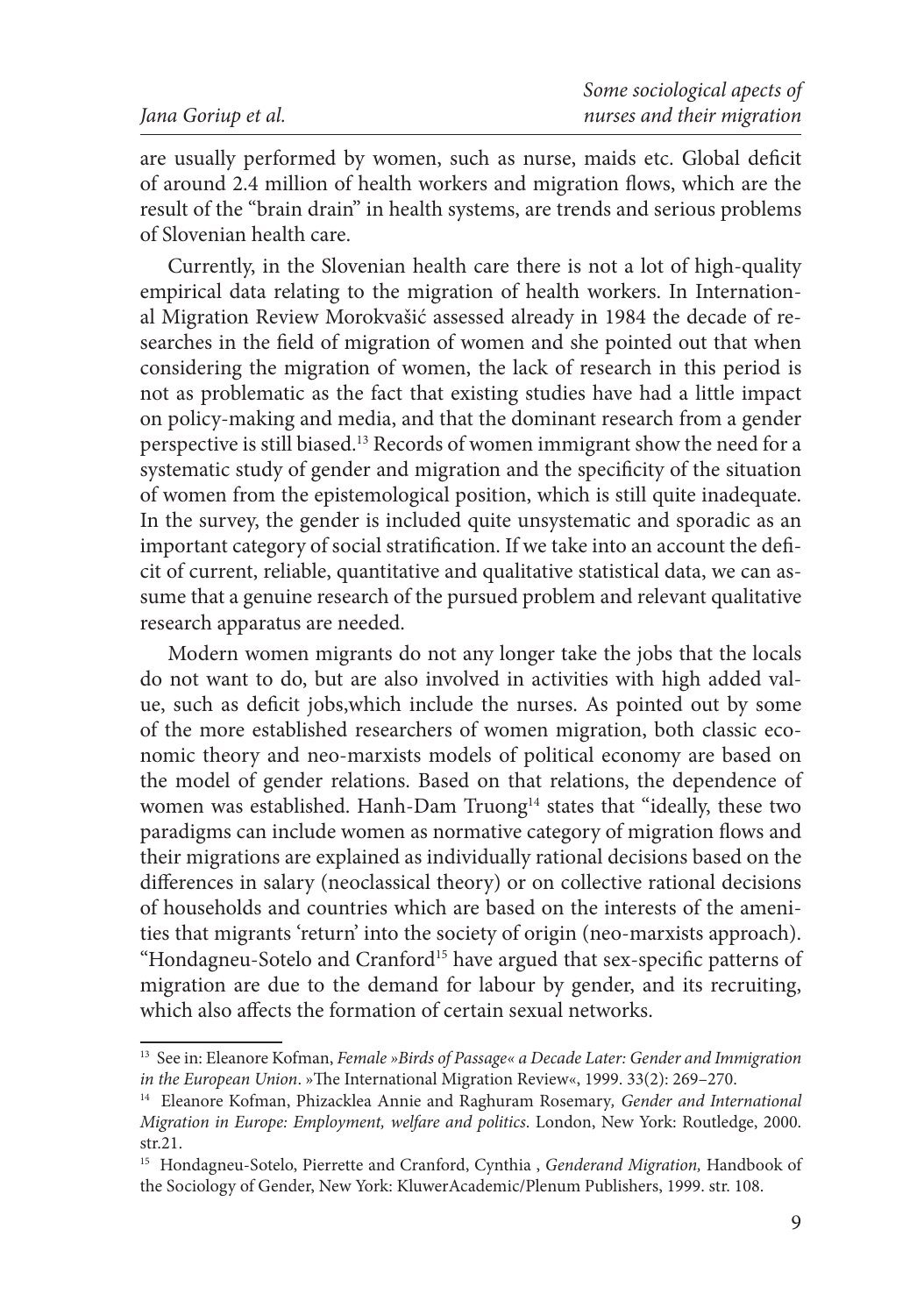The migration of employees in health care has become a characteristic of Slovenia in the last decade. For many years, the recruitment of nurses from areas of the former country was the quickest solution. Most of them immigrated with the intention of staying for a longer period of time, since they saw Slovenia as "their destination", and they often wanted to stay until the end of their length of service; a lot of them formed a family; either with a partner from their own ethnic background or some other. At the same time, for the country from which they emigrated, this meant an outflow of social and cultural capital. It takes three to four years of school to become a competent-

ly trained nurse, a year more to become a specialized nurse, and additional three years of education for master degree in nursing. Moreover, adequate financial resources are needed. We note that their decision-making process for the migration took place in the family and in wider social networks of original and new society. Thus, the migration took place as a strategy for the entire household, not just an individual strategy. Usually, they got a job easily. Sometimes, relatives and friends (social network) helped them to find a job, but some of them simply "came to ask," and they got a job. Those who arrived in Slovenia before the independence of Slovenia, got the job relatively quickly and they did not have problems to integrate into the new society. They also received a permanent residence permit upon arrival. Due to their migration strategy which was independent from men, women often became employees and faced new cultural patterns and possibilities offered by the adoption of new roles.<sup>16</sup> Đonlić<sup>17</sup> drew attention to the gender-specific implementation of health care job, which was an additional burden for the women, who were forced into immigration.

Nurses who arrived in Slovenia after independence of Slovenia, had more problems with the initial integration into a new society than those who arrived in Slovenia prior to independence. During the common Yugoslav state, the migration from former Yugoslav republics was treated as internal and not as international migration. Finally, migrants from the former republics have had much less problems with the paperwork. Furthermore, the women immigrants told that the integration into the labour market was quicker and they could get a job much faster. Despite the lack of systematic and institutional programs about integration into a new environment (eg. Organized learning of the Slovenian language), women immigrants without problems included in the new society and workplace. With the independence of Slovenia, the

<sup>16</sup> Špela Razpotnik, *Preseki odvečnosti. Nevidne identitete mladih priseljencev v družbi tranzicijski vic*,Ljubljana: Pedagoška fakulteta, 2004. Str.105.

<sup>17</sup> Hazemina Đonlić, *Deset let samote: Izkušnje bosansko-hercegovskih begunk in beguncev v Sloveniji,* Ljubljana: Društvo Kulturni vikend. 2003.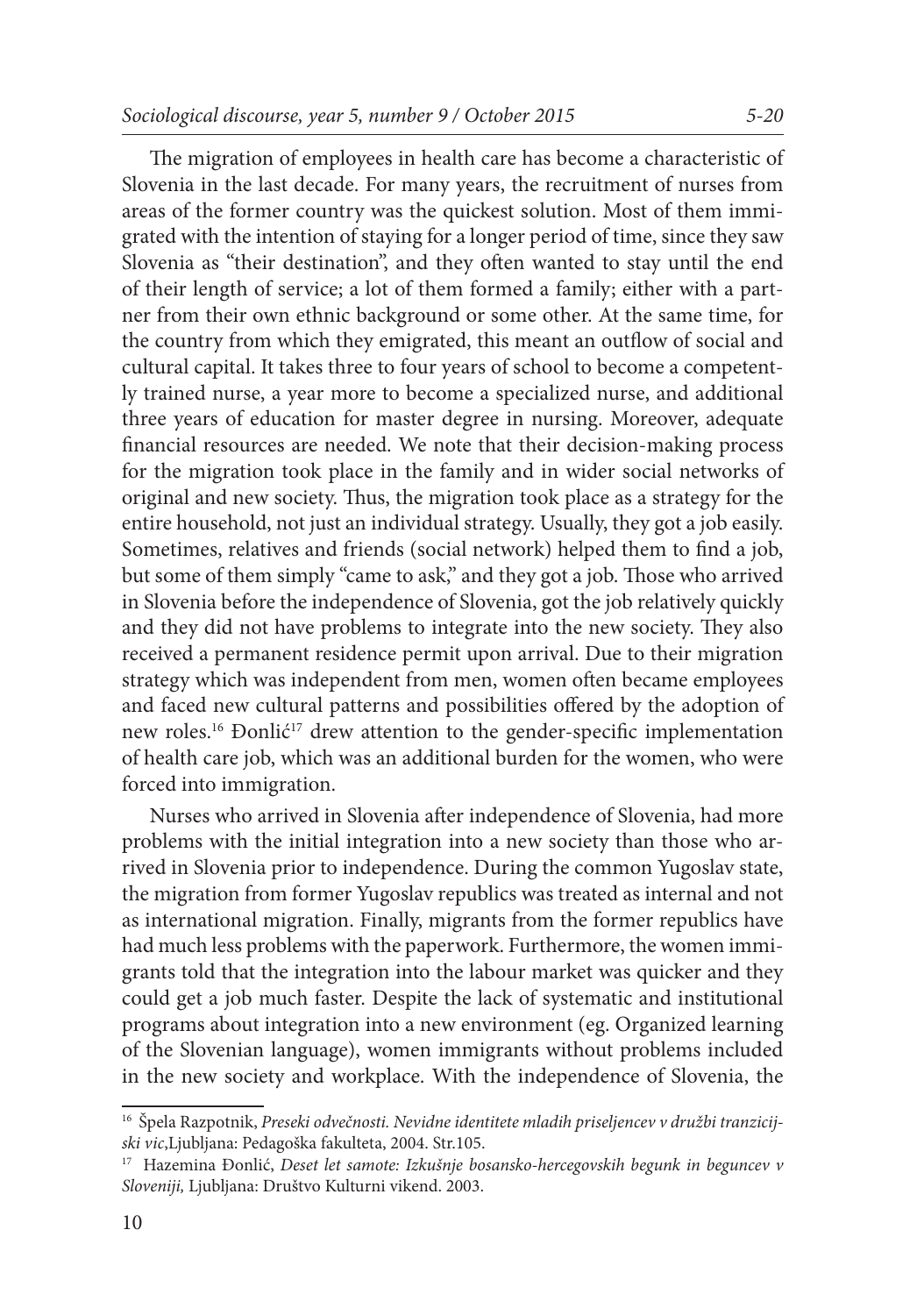circumstances have changed both in the economic field (restructuring of the economy and, consequently, increased unemployment, insecure jobs, lack of housing policy) as well as the ideological and political terms. With the establishment of the independent Slovenian state, Slovenia, more than ever, developed a distinction between foreigners and "local population", which was also reflected in the problem of obtaining status or citizenship and in the affair of the "Erased". And, consequently, often, social exclusion.

Even after the independence of Slovenia, women immigrants often easily acquired Slovenian citizenship. The status of so called married women immigrants in Slovenia was connected to the status of their partners. They did not have any particular problems in Slovenia as regards their ethnicity. However, women immigrants more frequently experienced negative attitude from the local population after Slovenia's independence. After the independence, the locals think about migrants and foreigners more pejoratively, regardless of their ethnicity. In mass media, the migrants have been shown as people who are culturally very different from Slovenians, so that their integration into the Slovenian environment would be more difficult. Most newspapers "confirm" a common sense notion of "disappearing of Slovenehood" in the form of "Slovenian patriotism". Even Jalušič estimates that at the end of 2000 and in early 2001, in the Slovenian media there was explicitly stigmatizing speech about "illegal migrants". According to her evaluation, that kind of speech was related with the institutional speech of some government officials and with the speech of so called ordinary people.

In the Slovenian society, the discourse about insurmountable cultural differences of so called "Muslim women" occurred. Moreover, Kofman et al.<sup>18</sup> states that in public speech of our society, the affiliation to Islam is still a sign of insuperable cultural differences. That should prevent "Muslim women" from integration into our society which is based on Christian tradition and tradition. Estimated cultural incompatibility of Islam with Western values affects women, who are perceived as a symbol of the allegedly oppressive nature of the Islamic religion. Islamophobia, which was triggered by an attack of Al-Khaida on the Twins, deepened the feeling and behavior of the indigenous population and warns of the dangers of essencialism of migrant groups. So they are shown as some kind of victims, and also as the persons who put into risk the society in which they moved.

<sup>18</sup> Eleanore Kofman, Phizacklea Annie and Raghuram Rosemary*, Gender and International Migration in Europe: Employment, welfare and politics*. London, New York: Routledge, 2000. str. 37.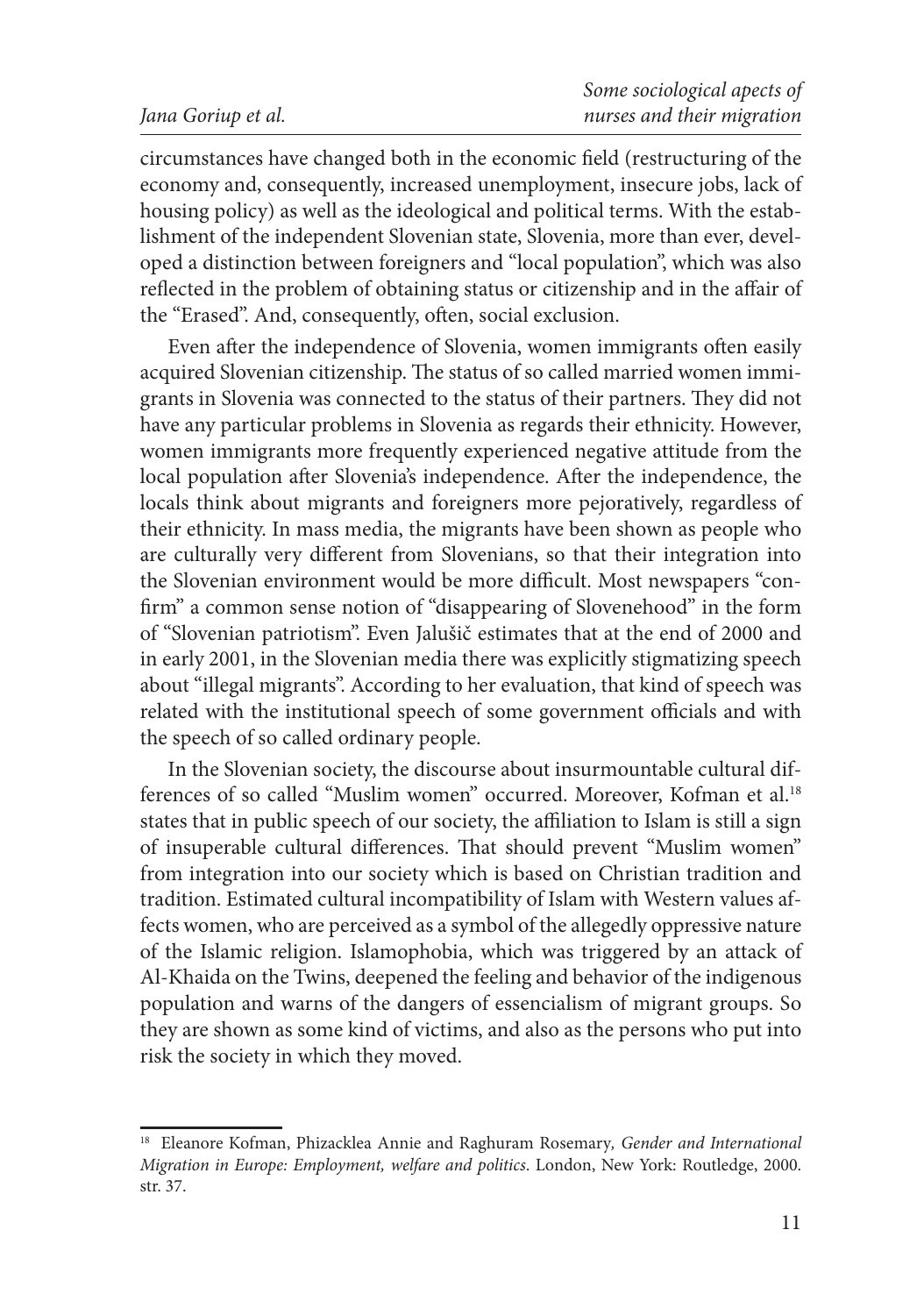### **Nurses and integration**

Integration is understood as "a dynamic and two-way process of adjusting the immigrant" minority "society and mainstream society. As such is the reaction to the collision, and (necessary) coexistence of different values, attitudes, habits and culture of the new society and maintaining them from indigenous society. The main objective of integration processes (including nurses) has been the inclusion in Slovenian (majority) society on the one hand and in health care on the other. They wanted to become functionally and professionally active and equal with all the acquired competencies to participate in patient care. The integration process is usually carried out through multiple dimensions (eg. legal, existential, socio-economic, in the educational system, cultural, social, (slef-) identification, etc..). We are certain that economic integration with nurses is the precondition of all other integrations, because only jobs allow them equal involvement in the socio-cultural system of Slovenian society.

Taking into account the social multiculturalism, by respecting diversity, peaceful coexistence, social stability and cohesiveness, the Republic of Slovenia managed the integration policy whose objectives are based on the fundamental principles and values of equality, freedom and mutual cooperation. Constant and Zimmermann introduced methodological approach<sup>19</sup>, a so called ethnosizing, which represents the "meter" for strength of ethnic identity of the individual and is formed by monitoring the individual characteristics of immigrants: language, culture, gender, education, religion, social interaction, time of migration and ethnic self-identification. By analyzing these variables it is possible to determine the degree of integration, assimilation, separation and marginalization. In this:

- Equality is understood as ensuring equal social, economic and civil rights;

- Freedom as an expression of the right to cultural identity, while ensuring respect for the integrity and dignity of each individual and of fostering own culture in accordance with the law and the fundamental values of the Republic of Slovenia;

- Mutual cooperation as the right to participation and responsibility of all people who are in a continuous process of creating a common society.

In order to allow the greatest possible social coherence, the integration policy of the Republic of Slovenia contains certain legal frameworks and social actions that promote the integration of immigrants into Slovenian society, prevent discrimination and social marginalization and enable immigrants

<sup>19</sup> Videti (http://ftp.iza.org/dp2040.pdf)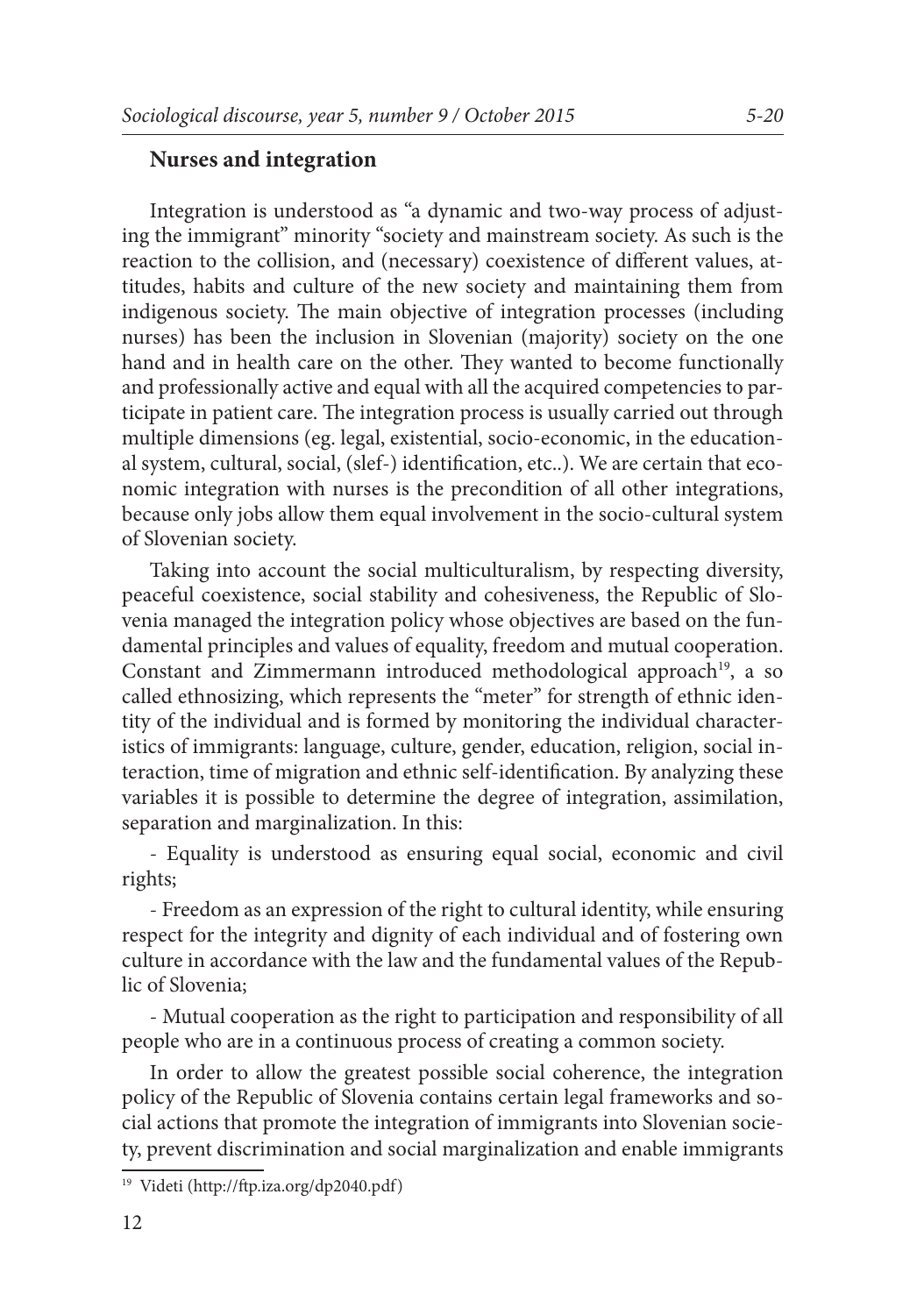to express and cultivate their own culture and values based on respect for personal integrity and dignity in accordance with the laws of the Republic of Slovenia.

Immigrating who come to Slovenia are mostly economic migrants and their families from the countries of the former Yugoslavia, from other countries outside the EU comes less than 6% of all immigrants in Slovenia. The volume of immigration in Slovenia in recent years has not been intense and it even declined due to the economic crisis in the past two years.

### **Methodology**

# *Purpose and objectives of the research*

The assumption of nurses-migrant women as being active social players in the Slovenian health care was the basis for examining the issues of how they responded to the changed socio-political circumstances. Approach, which takes into account the characteristics of social structures as well as individual performance, has been particularly in the last two decades more and more established in migration studies.<sup>20</sup>

For the purposes of empirical work we were particularly interested in information about their living conditions, life courses and experiences and expectations from the life in the new Slovenian society. The basic contents of the interviews were living in the home society, family background, job and relationships in health care, the decision to migrate, coming to Slovenia, informal and formal social networks, economic, social and political integration into a new society, paid work, the success of the integration. Thus, the analysis included retrospective and prospective dimension. Our objective was to obtain information on the experience of nurses-migrants in a representative sample, since this will be the subject of more extensive research.

#### *Research method and technique*

During the preparation of this article (regarding its theoretical and empirical part), the following research methods were used descriptive method and causally-explicative method.

<sup>20</sup> Luisa Passerini et al., *Genderrelationships in Europe at the turn of the millenium: Women as subjects in migration and marriage* (GRINE, finalreport), 2004. ftp://ftp.cordis.europa. eu/pub/ citizens/docs/kina21249ens1\_grine.pdf (25.4.2014).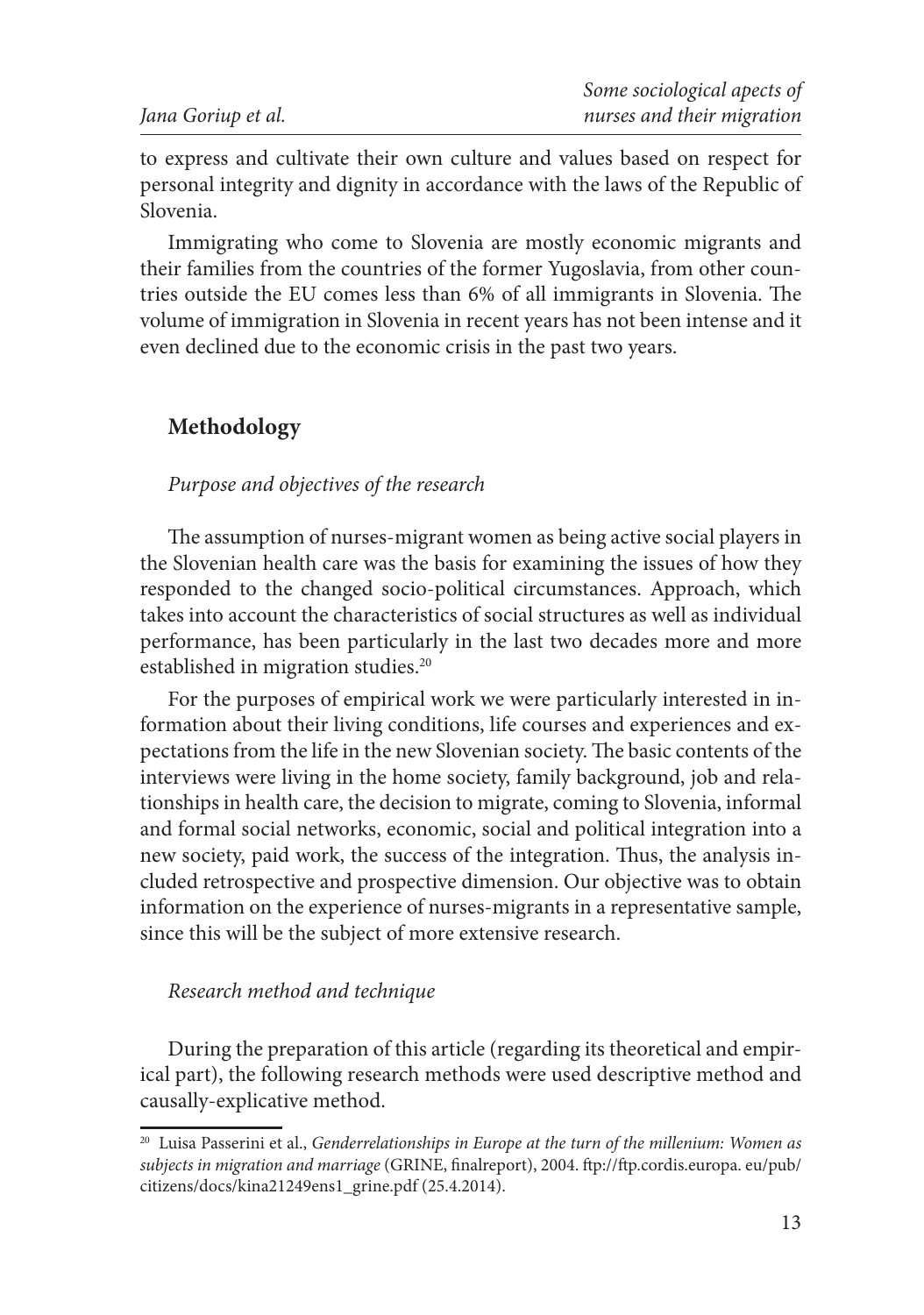We hypothesized that analysis of the experience from practical nurses can tell a lot about the wider socio-political context of developing a migration policy. In order to demonstrate the multiple meanings of the migration process and varied experiences of migrant women, we decided to use the qualitative method of individually designed interview. The advantage of this empirical study is that the primary emphasis is on the experiences and perspectives of migrant women.

### *Research sample*

We conducted 30 in-depth individual guided interviews with nurses. The interviews were supplemented with individual examples of observation with participation and records in the ethnographic log. Interlocutors were obtained on the basis of personal acquaintances and there was a mutual trust between the researcher and them. Interviews took place in May-October 2014. Questions that were asked to nurses were open-ended and were related to their migration. Emphasis was placed on the stories of each of the 30 nurses who were considered as actors with their own way of thinking, evaluation and *behavior.* In doing so, we were aware that each story, interpretation as well as listening was always socially embedded, integrated into a network of culturally specific meanings.

### *Description of the measurement instrument*

With in-depth interviews we collected the following information: general information about the interviewees (gender, age, education, ethnicity), information on the status and the family, religion, country of birth, economic standard. We set to ourselves 15 research questions, because we were interested in:

- What was the cause of arrival in the Republic of Slovenia?
- What is their partner and family status?
- When did they find a job in health care in the Republic of Slovenia?
- Where were they employed?
- Did they know any people in Slovenia before they came here?

- Do they estimate relationships in their workplace as positive, good, since they do not expose your nationality?

- Did they ever experience a conflict at work, because they are not Slovenians?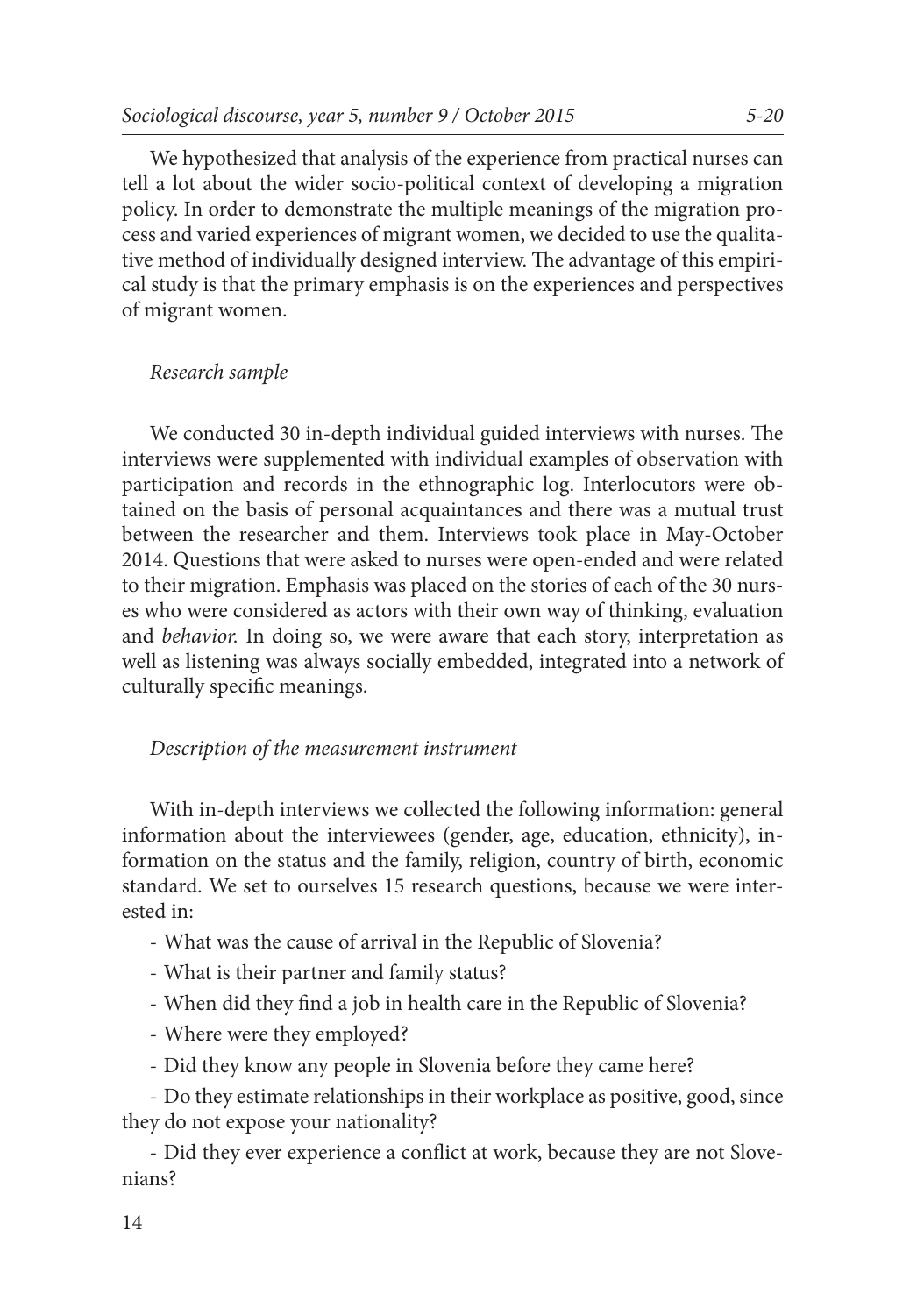- Did they have sufficient skills to work in the Slovenian health care?

- Did they detect any differences at work in nursing care during the employment in the former country and in Slovenia?

- Do they do their job equally professional, responsible and empathetic than in the country from which they moved?

- Do they think that they were accepted by the colleagues as equal?

- Did they learn Slovenian (at least spoken language) and if so, how fast?

- In which language they talk with relatives (family), with patients and colleagues?

- Have they adopted the values and habits and customs of the environment in which they live now?

- Do they still cultivate the habits and customs of original environment, or they abandoned them?

18 questions were open-ended, 37 were made according to the model of Likert-type scale. Scales were sorted from 1 to 5, in a logical continuum from minimum to maximum acceptance of arguments.

### **Results and interpretation**

The interviewees were aged over 61 years, and less than 60; 20 were regularly employed, 10 are retired. They differ by level of education, one was Ph.D., 15 have higher education and 14 secondary education, and ethnicity (Croatian, Bosnian, and Macedonian) and by religious belief (14 Orthodox,6 Catholic and 10 Muslim). They all have migrated from the country where they were born: Croatia, Bosnia and Herzegovina and Macedonia, of which 12 before the independence of Slovenia and 18 in mid-90s. Interviewees live in extended family (5), alone with her husband (16) and single-parent families (9). The reason for their relocation were different: family reunification, job search and personal cause, which were probably conditioned by theirliving conditions in the country from which they moved, they assessed conditions as poor. However those conditions did not improve (immediately) following the migration. 20 interviewees estimated their lives today as good and 10 as "so- so". All found their jobs in health care in the first year after arrival, after a few months, either in the hospital (17) or in an old people's home (13). Despite the fact that 22 knew some people in Slovenia before their arrival and 8 (already) had relatives, none of them had a guaranteed job before their arrival. Despite the (too) low salaries 20took a loan to solve the housing problem.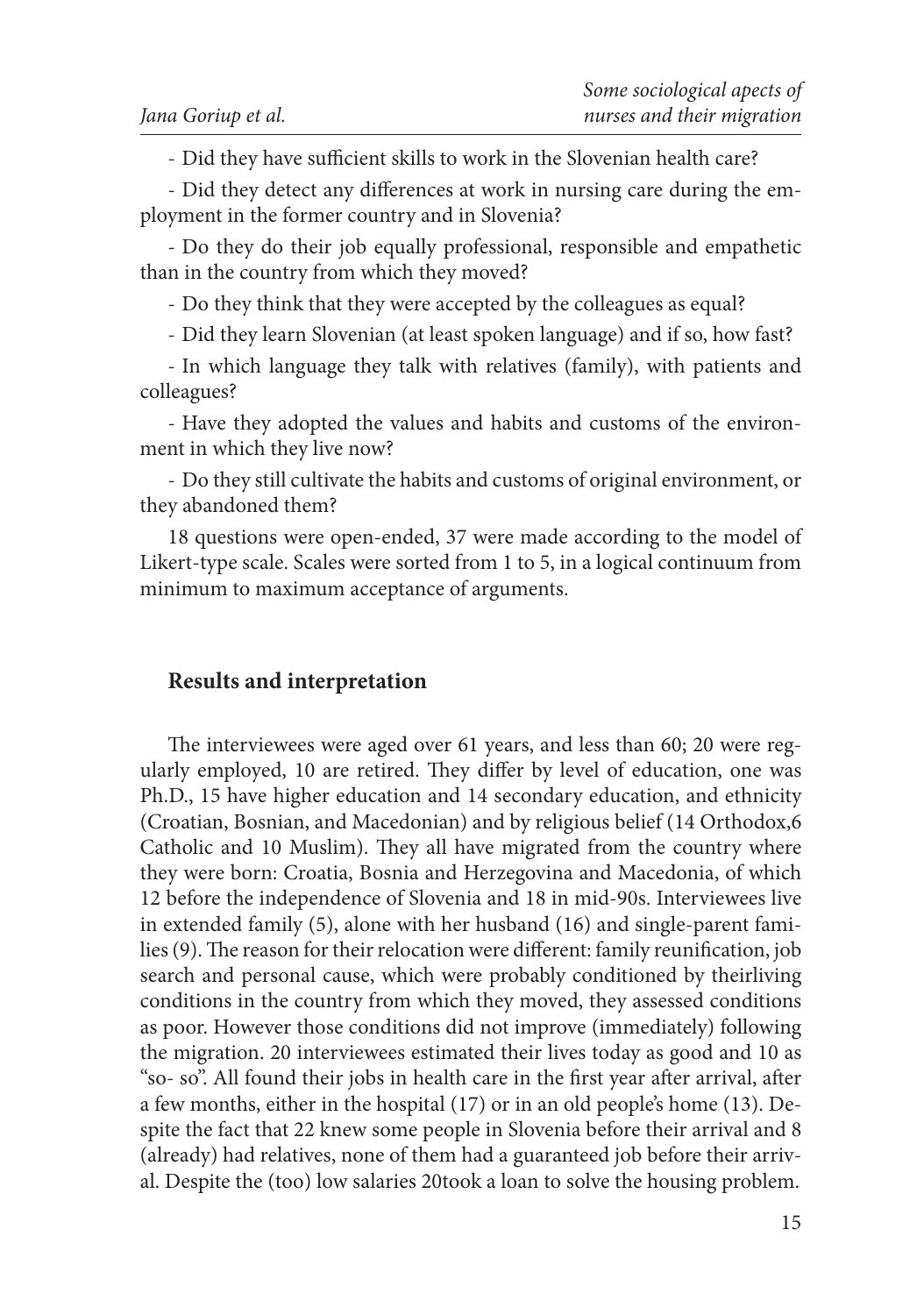20 are convinced that immigrants in Slovenia are a social problem that is not being solved properly. Their current regular monthly benefits are (in comparison with the first) significantly larger, but they get along 17 with difficulties and 13 with less difficulties. They all learned Slovenian (spoken) language, although they needed time for this. Only 10 communicate in the mother tongue, 10 sometimes and 10 "depending on the occasion. " In their work with colleagues they all communicate in the Slovenian language. They all monitor from time to time the current social developments either in their homeland or in Slovenia. 23 evaluated the relationships in the workplace as positive, because they do not expose their nationality, although they all experienced conflict, because they are not Slovenians. 20 interviewees did not have sufficient skills to work in the Slovenian health care. All, however, spotted differences at work in nursing during employment in the former country and in Slovenia and miss working atmosphere of previous employment, and they carry out their work equally professionally, responsibly and empathetically than in the country from which they arrived. 22 interviewees were additionally trained to work in health care.

Interviewees also differently understand theregulation of specific areas in the Republic of Slovenia; the best they know organization of health care, less health insurance and social welfare, and most poorly the standards for the acquisition of citizenship, residence permits and laws and regulations of the Aliens Act, which surprised us.

All interviewees have a network of friends that does not consist solely of their (original) national group; all regularly visit relatives and friends in their home country. None of them abandoned the habits and customs of their original environment and 24 absolutely adopted the habits from the environment in which they now live, and try to enrich them with the values of their cultural capital. 26 interviewees also regularly spend their holidays in their homeland, four elsewhere.

### **Analysis of the verified research hypotheses**

For the need of empirical work, the following research hypotheses were verified:

H1: where we assumed that the majority of interwieved nurses as reason for their relocation allege different factors as (family reunification, job search and personal cause) – *was conformed*;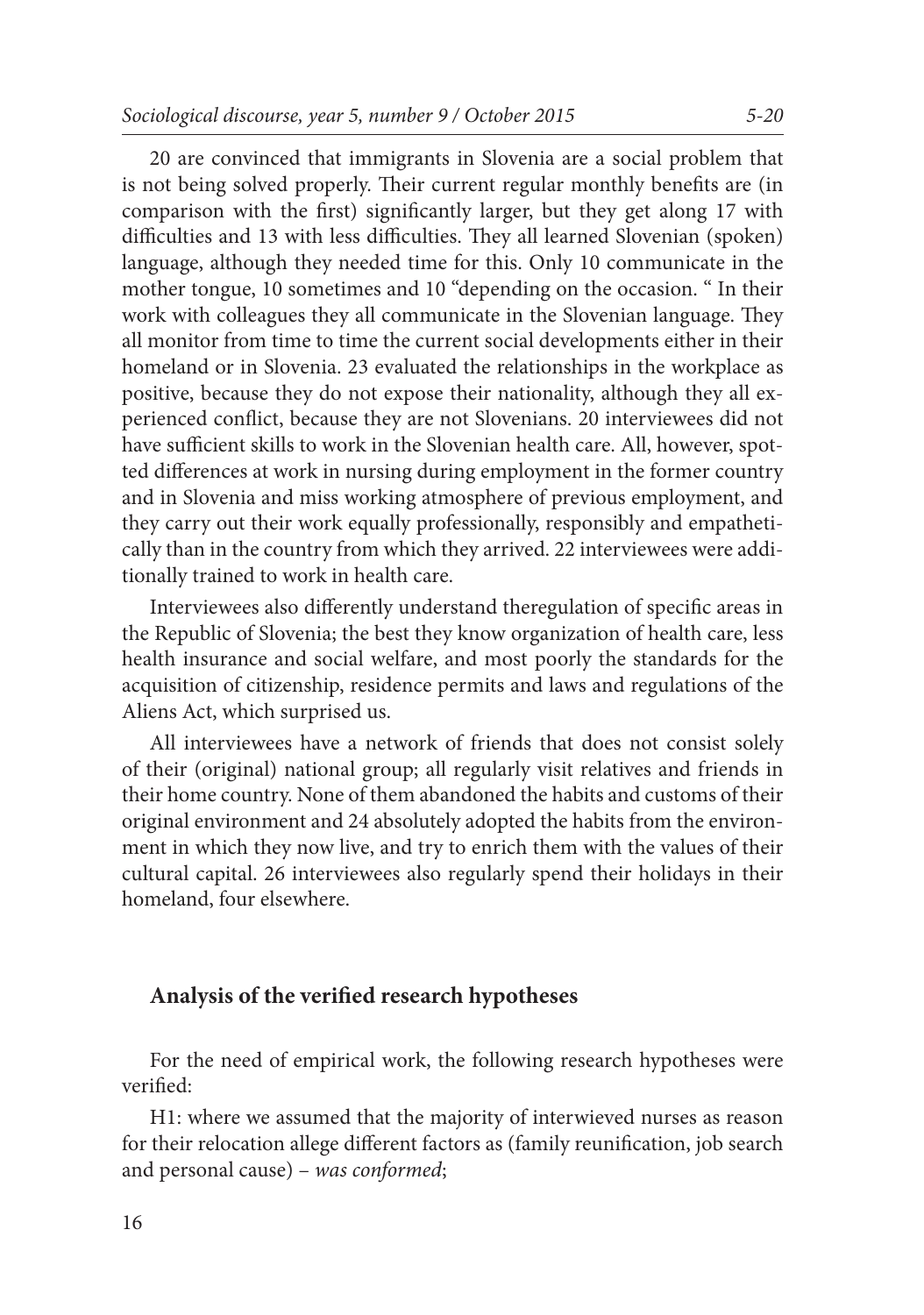H2: by which we assumed that the majority estimate relationships in their workplace as positive and ever experienced a conflict at work, because they are not Slovenians and that they do not expose their nationality, when not necessary – *was conformed*;

H3: where we assumed that all have adopted all the values, habits and customs of the "new" living environment, but still cultivate the habits and customs of original environment – *was partly confirmed*;

H4: where we assumed that they detected differences at work in nursing care during the employment in the former country and in Slovenia, and that they did not have sufficient skills to work in the Slovenian health care – *was partly confirmed*;

H5: where we assumed that the interviewees have a network of friends that does consist mostly of their (original) national group, all regularly visit relatives and friends in their home country – *was rejected.*

# **Concluding remarks**

Decisions of the people to migrate are not (always) a product of the rational thinking. Migrations related to the Slovenian health care should not be put in narrow frameworks of economic reasons. The migration process of nurses was formed and transformed by many complex factors of social and cultural context, as well as the desire of individuals to gain experience and experience something new, to step out from the indigenous environment, to separate from the family etc. Analysis of obtained empirical data showed that for a proper understanding of both the causes and consequences of migration in health care we need to think outside the one-dimensional and unequivocal area, and take into account the wishes of the contradictions and chance; everyday life analysis are the ones which show that people act contradictory and that "actions are not always in agreement with our ideas, ideals, expectations of the environment and the real possibilities." Nurses were faced in a new environment with various problems due to unfamiliarity with the language or technological inventions, although it is true that they life in a new environment opened up a whole new life possibilities.

The current Slovenian legislation which holds the immigration control and the rules that follow the specialization of competent institutions have not yet developed as a coherent decision-making process. This does not mean that with the shortage of strategic concepts, certain organizational inconsist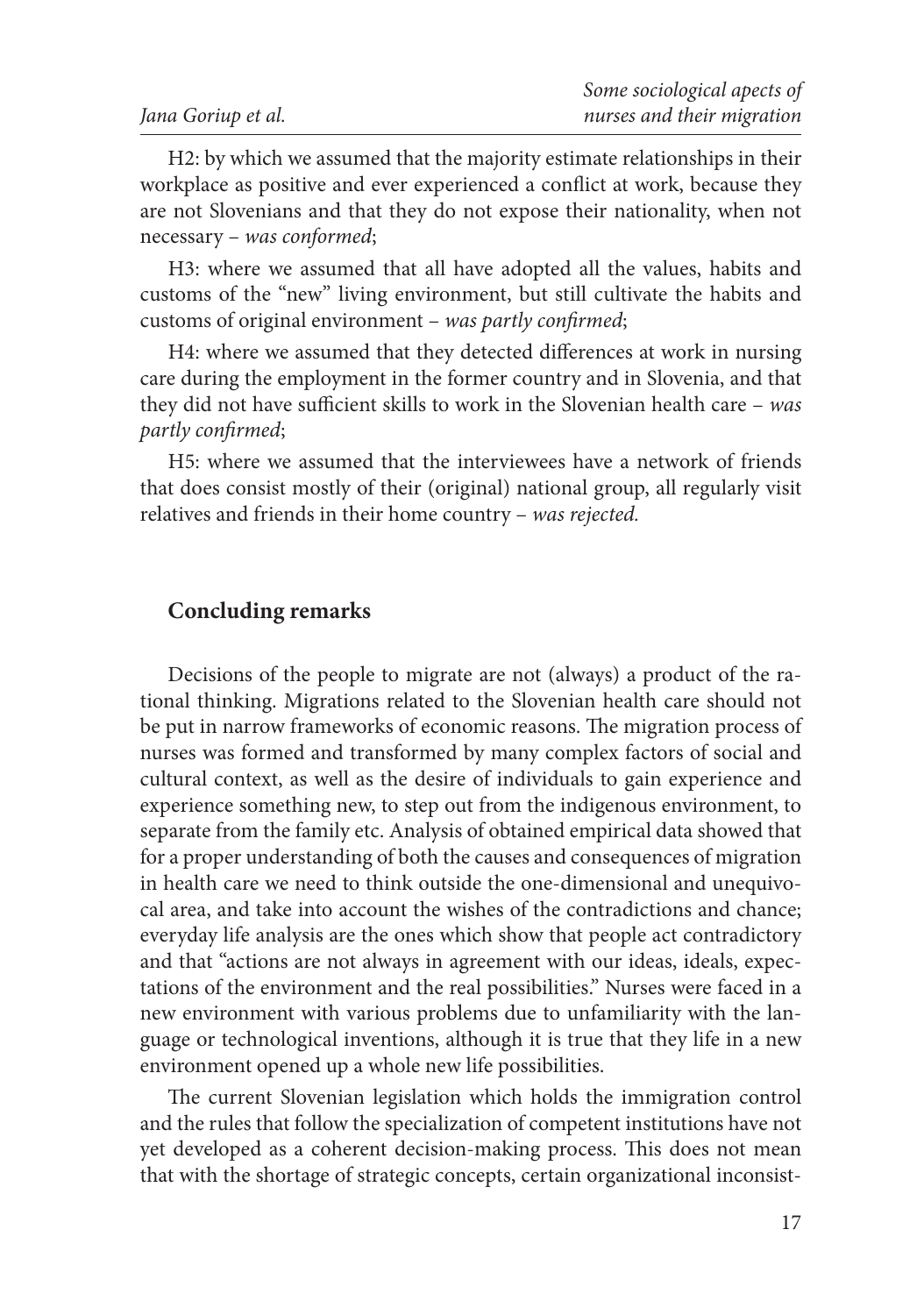encies, overlaps or inconsistencies competence, the regulation of immigration is unsuccessful; but in the current period of economic transition currently Immigration is difficult to identify as consistent.

For all these reasons, as well as due to the level of economic, social and democratic development, Slovenia needs good immigration policy which will develop integrative and flexible entity of the demographic, economic, socio-cultural and political development of the Republic of Slovenia. And at the same time an immigration policy that is in equilibrium with the immigration policies of other European countries as an integral part of the process of integration into the European Union. Resolution on Immigration Policy of the Republic of Slovenia.21

Also, due to the uncertainties and dilemmas encountered by interviewed nurses in everyday life, they warn of "their reaction." Social networks and ties were made. Either because of a desire to learn new things either from fear of failure, loneliness, isolation in the workplace and otherwise. Although they were moved into the unknown and culturally different environment (not only in another country, but also from a rural to an urban environment) new acquaintances and friends already lived there. By creating social networks they faster successfully become used to the new environment. Certainly they (also) adapted, even (in itself) "negotiated" with the new and old, and different lifestyle. All played multiple roles, with several identities, languages, two homelands, in many social settings, without any of them being replaced or abandoned.

According to the obtained empirical data it is also revealed that (each) migration is not exclusively or primarily a process caused from economic motives. Some of them wanted a better job and, consequently, a better standard of living, while others wanted to avoid the patriarchal life of the indigenous society, again the third wanted "to achieve something in life." It was not easy for none of them, so we highlight some of their most common problems:

- success of integration into the labour market;

- discrimination on the basis of ethnicity and difficulties in recruiting those who do not have Slovenian citizenship;or,

- if they are in Slovenia for a long time, considered as migrants who have certain specific needs;

- urgent need for such institutional mechanisms that will enable faster and more effective integration of nurses - migrant women in the Slovenian health care and society in general.

<sup>21</sup> ReIPRS): 4791. Official gazette No. 40/1999 of 28 May 1999.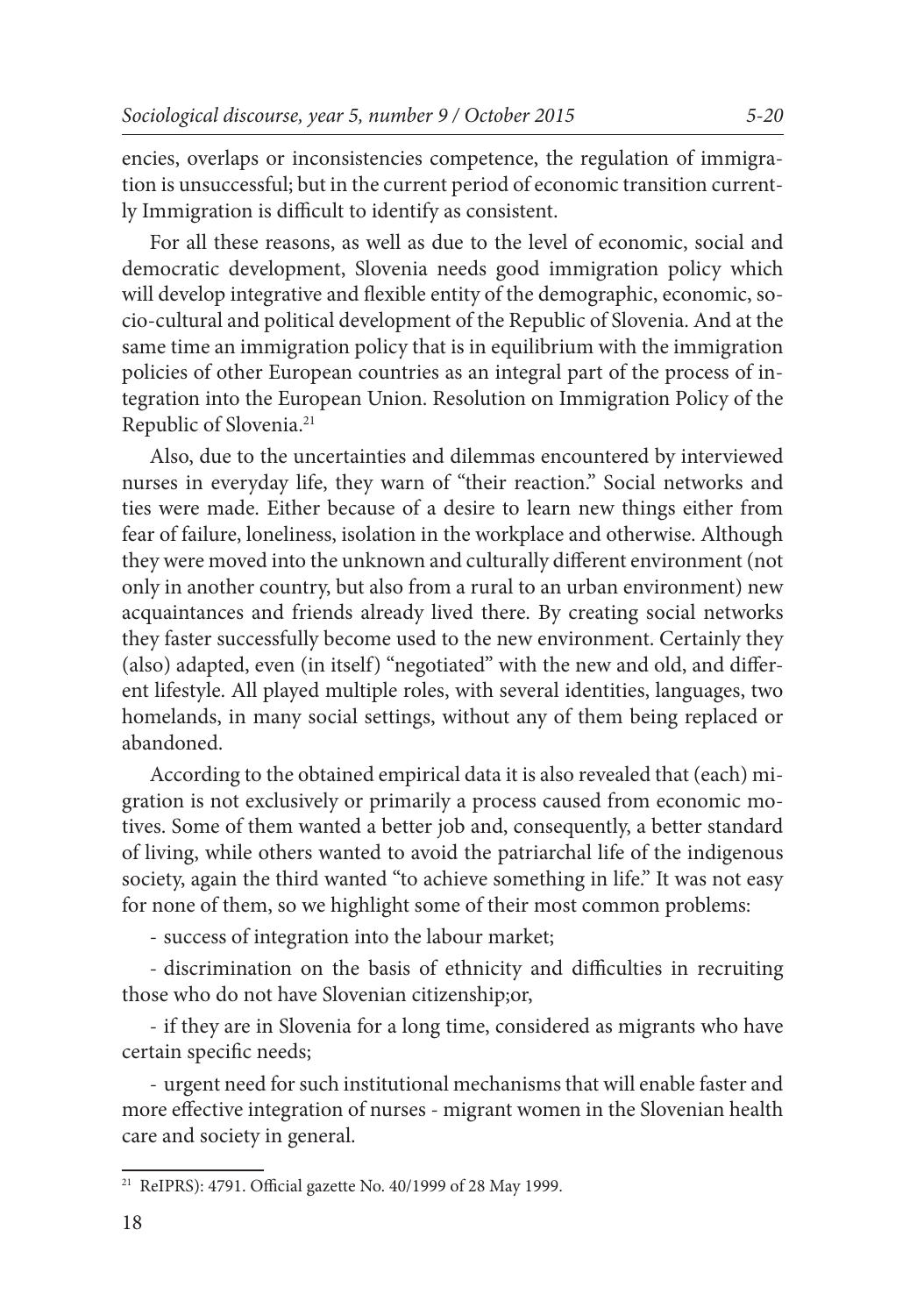Based on the analysis of the empirical material and comparing stories of interlocutors who immigrated before and after the independence of Slovenia, it can be concluded that the respective socio-political context played an important role in the integration into the new society.

# **Literature**

- Anthias, Floya. Metaphors of Home: Gendering New Migrations to Southern Europe. In: *Genderand Migration in Southern Europe: Women on the Move*  (ur. Floya Antias; Gabriella Lazaridis). Berg, New York. 2005.
- Brettell, Caroline. *Anthropology and Migration: Essays on Transnationalism, Ethnicity, andIdentity*. WalnutCreek: AltaMiraPress. 2003.
- Carling, Jřrgen. *Gender dimensions of international migration*, http://www. gcim.org/mm/File/GMP%20No%2035.pdf (2005). (18.4.2014).
- Castles, Stephen; Miller, Mark, J. *The age ofmigration: internationalpopulation movements in the modern world*. Houndmills: Macmillan. 1998.
- Cukut, Sanja. *Spol in migracija: izkušnje migrantk v Sloveniji* (doktorska disertacija). Ljubljana: Fakulteta za družbene vede. 2008.
- Černič Istenič, Majda; Knežević Hočevar, Duška. Ali so stališča prebivalcev evropskih držav do priseljencev povezana s stališči, ki se nanašajo na odnose med spoloma, rodnostno vedenje in vrednotenje otrok?. *Dve domovini*. 2006. 24. Str. 21–46
- Đonlić, Hazemina. *Deset let samote: Izkušnje bosansko-hercegovskih begunk in beguncev v Sloveniji.* Ljubljana: Društvo Kulturni vikend. 2003.
- Hondagneu-Sotelo, Pierrette and Cranford, Cynthia. Genderand Migration. *Handbook of the Sociology of Gender* (ur. Janet SaltzmanChafetz). New York: KluwerAcademic/Plenum Publishers. 1999.105–126.
- Jalušič, Vlasta. *Ksenofobija ali samozaščita?: O vzpostavljanju nove slovenske državljanske identitete*. »Poročilo Skupine za spremljanje nestrpnosti«. 2001. 1(1) str. 12–4.
- Klemenc,Darinka; Ažman, Monika. *Aktualno v evropski uniji in kmalu tudi pri nas: medicinske sestre in migracije*. Uvodnik. Obzor Zdr. N. 2008. 42(2).
- Knežević Hočevar, Duška. *Medijska govorica o nacionalni reprodukciji v postsocialistični Sloveniji*. »Teorija in praksa«. 2003. 40(2) pp. 335–356.
- Knežević-Hočevar, Duška. *Rodnost, etničnost in nacija: Razmisleki o preučevanju demografskih značilnosti nacionalnih populacij*. »Razprave in gradivo«. 2006. 50/51. Str. 184–210.